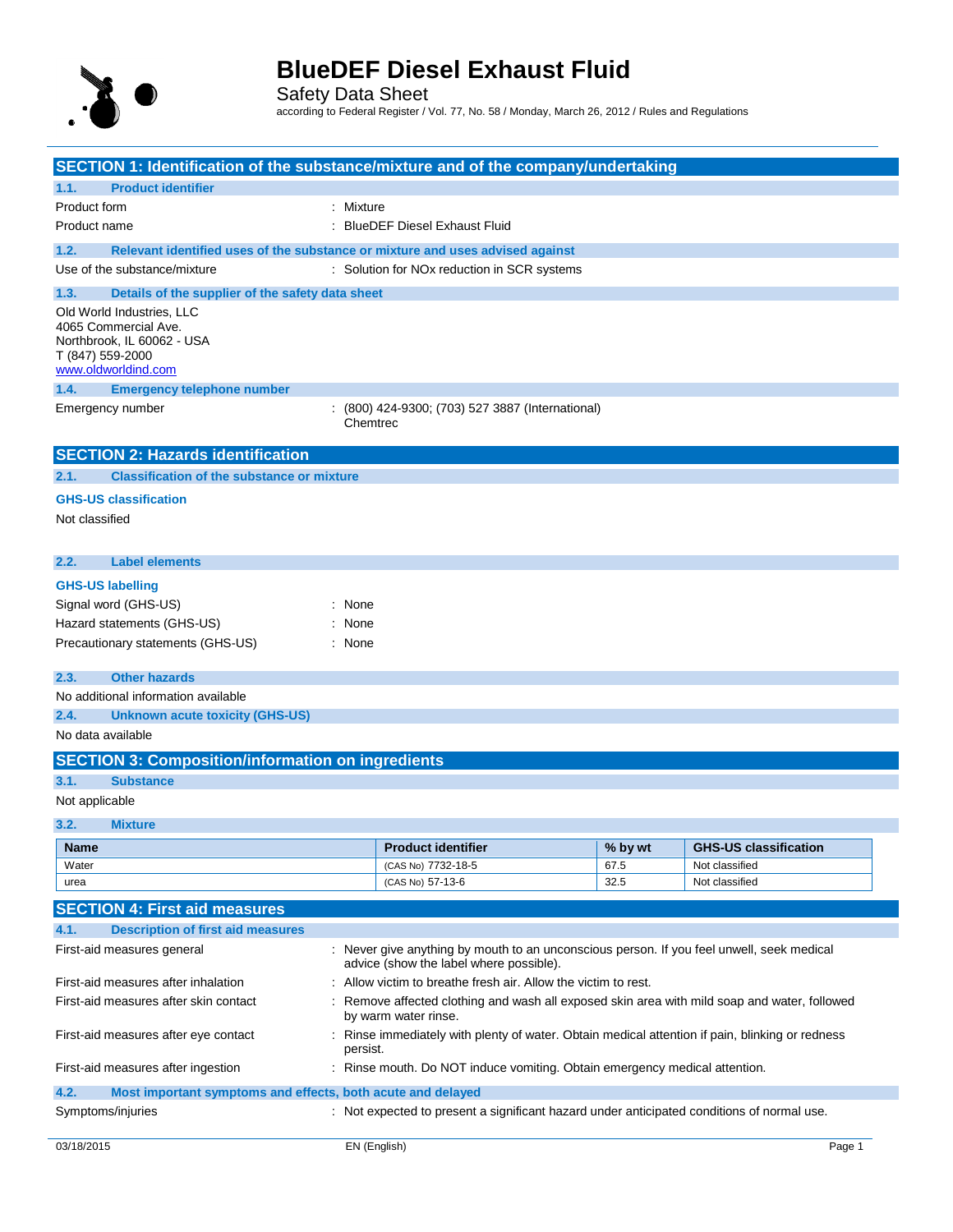Safety Data Sheet

according to Federal Register / Vol. 77, No. 58 / Monday, March 26, 2012 / Rules and Regulations

| 4.3.<br>Indication of any immediate medical attention and special treatment needed<br>No additional information available<br><b>SECTION 5: Firefighting measures</b><br><b>Extinguishing media</b><br>5.1.<br>Suitable extinguishing media<br>: Foam. Dry powder. Carbon dioxide. Sand.<br>Unsuitable extinguishing media<br>: Do not use a heavy water stream.<br>5.2.<br>Special hazards arising from the substance or mixture<br>No additional information available<br>5.3.<br><b>Advice for firefighters</b><br>Use water spray or fog for cooling exposed containers. Exercise caution when fighting any<br>Firefighting instructions<br>chemical fire. Prevent fire-fighting water from entering environment.<br>Do not enter fire area without proper protective equipment, including respiratory protection.<br>Protection during firefighting<br><b>SECTION 6: Accidental release measures</b><br>6.1.<br>Personal precautions, protective equipment and emergency procedures<br>: The EPA has no established reportable quantity for spills for this material, secondary<br>General measures<br>containment is not specified.<br>6.1.1.<br>For non-emergency personnel<br><b>Emergency procedures</b><br>: Evacuate unnecessary personnel.<br>For emergency responders<br>6.1.2.<br>Protective equipment<br>: Equip cleanup crew with proper protection.<br>: Ventilate area.<br><b>Emergency procedures</b><br>6.2.<br><b>Environmental precautions</b><br>Prevent entry to sewers and public waters. Notify authorities if liquid enters sewers or public waters.<br>6.3.<br>Methods and material for containment and cleaning up<br>: Dilute with plenty of water and mop up. Soak up spills with inert solids, such as clay or<br>Methods for cleaning up<br>diatomaceous earth as soon as possible. Collect spillage. Store away from other materials.<br>6.4.<br><b>Reference to other sections</b><br>See Heading 8. Exposure controls and personal protection.<br><b>SECTION 7: Handling and storage</b><br><b>Precautions for safe handling</b><br>7.1.<br>Precautions for safe handling<br>Wash hands and other exposed areas with mild soap and water before eating, drinking or<br>smoking and when leaving work. Provide good ventilation in process area to prevent formation<br>of vapor.<br>7.2.<br><b>Conditions for safe storage, including any incompatibilities</b><br>Keep only in the original container in a cool, well ventilated place away from : Direct sunlight, |
|---------------------------------------------------------------------------------------------------------------------------------------------------------------------------------------------------------------------------------------------------------------------------------------------------------------------------------------------------------------------------------------------------------------------------------------------------------------------------------------------------------------------------------------------------------------------------------------------------------------------------------------------------------------------------------------------------------------------------------------------------------------------------------------------------------------------------------------------------------------------------------------------------------------------------------------------------------------------------------------------------------------------------------------------------------------------------------------------------------------------------------------------------------------------------------------------------------------------------------------------------------------------------------------------------------------------------------------------------------------------------------------------------------------------------------------------------------------------------------------------------------------------------------------------------------------------------------------------------------------------------------------------------------------------------------------------------------------------------------------------------------------------------------------------------------------------------------------------------------------------------------------------------------------------------------------------------------------------------------------------------------------------------------------------------------------------------------------------------------------------------------------------------------------------------------------------------------------------------------------------------------------------------------------------------------------------------------------------------------------------------------------------------------------------------------------------------------------------------------------------------------|
|                                                                                                                                                                                                                                                                                                                                                                                                                                                                                                                                                                                                                                                                                                                                                                                                                                                                                                                                                                                                                                                                                                                                                                                                                                                                                                                                                                                                                                                                                                                                                                                                                                                                                                                                                                                                                                                                                                                                                                                                                                                                                                                                                                                                                                                                                                                                                                                                                                                                                                         |
|                                                                                                                                                                                                                                                                                                                                                                                                                                                                                                                                                                                                                                                                                                                                                                                                                                                                                                                                                                                                                                                                                                                                                                                                                                                                                                                                                                                                                                                                                                                                                                                                                                                                                                                                                                                                                                                                                                                                                                                                                                                                                                                                                                                                                                                                                                                                                                                                                                                                                                         |
|                                                                                                                                                                                                                                                                                                                                                                                                                                                                                                                                                                                                                                                                                                                                                                                                                                                                                                                                                                                                                                                                                                                                                                                                                                                                                                                                                                                                                                                                                                                                                                                                                                                                                                                                                                                                                                                                                                                                                                                                                                                                                                                                                                                                                                                                                                                                                                                                                                                                                                         |
|                                                                                                                                                                                                                                                                                                                                                                                                                                                                                                                                                                                                                                                                                                                                                                                                                                                                                                                                                                                                                                                                                                                                                                                                                                                                                                                                                                                                                                                                                                                                                                                                                                                                                                                                                                                                                                                                                                                                                                                                                                                                                                                                                                                                                                                                                                                                                                                                                                                                                                         |
|                                                                                                                                                                                                                                                                                                                                                                                                                                                                                                                                                                                                                                                                                                                                                                                                                                                                                                                                                                                                                                                                                                                                                                                                                                                                                                                                                                                                                                                                                                                                                                                                                                                                                                                                                                                                                                                                                                                                                                                                                                                                                                                                                                                                                                                                                                                                                                                                                                                                                                         |
|                                                                                                                                                                                                                                                                                                                                                                                                                                                                                                                                                                                                                                                                                                                                                                                                                                                                                                                                                                                                                                                                                                                                                                                                                                                                                                                                                                                                                                                                                                                                                                                                                                                                                                                                                                                                                                                                                                                                                                                                                                                                                                                                                                                                                                                                                                                                                                                                                                                                                                         |
|                                                                                                                                                                                                                                                                                                                                                                                                                                                                                                                                                                                                                                                                                                                                                                                                                                                                                                                                                                                                                                                                                                                                                                                                                                                                                                                                                                                                                                                                                                                                                                                                                                                                                                                                                                                                                                                                                                                                                                                                                                                                                                                                                                                                                                                                                                                                                                                                                                                                                                         |
|                                                                                                                                                                                                                                                                                                                                                                                                                                                                                                                                                                                                                                                                                                                                                                                                                                                                                                                                                                                                                                                                                                                                                                                                                                                                                                                                                                                                                                                                                                                                                                                                                                                                                                                                                                                                                                                                                                                                                                                                                                                                                                                                                                                                                                                                                                                                                                                                                                                                                                         |
|                                                                                                                                                                                                                                                                                                                                                                                                                                                                                                                                                                                                                                                                                                                                                                                                                                                                                                                                                                                                                                                                                                                                                                                                                                                                                                                                                                                                                                                                                                                                                                                                                                                                                                                                                                                                                                                                                                                                                                                                                                                                                                                                                                                                                                                                                                                                                                                                                                                                                                         |
|                                                                                                                                                                                                                                                                                                                                                                                                                                                                                                                                                                                                                                                                                                                                                                                                                                                                                                                                                                                                                                                                                                                                                                                                                                                                                                                                                                                                                                                                                                                                                                                                                                                                                                                                                                                                                                                                                                                                                                                                                                                                                                                                                                                                                                                                                                                                                                                                                                                                                                         |
|                                                                                                                                                                                                                                                                                                                                                                                                                                                                                                                                                                                                                                                                                                                                                                                                                                                                                                                                                                                                                                                                                                                                                                                                                                                                                                                                                                                                                                                                                                                                                                                                                                                                                                                                                                                                                                                                                                                                                                                                                                                                                                                                                                                                                                                                                                                                                                                                                                                                                                         |
|                                                                                                                                                                                                                                                                                                                                                                                                                                                                                                                                                                                                                                                                                                                                                                                                                                                                                                                                                                                                                                                                                                                                                                                                                                                                                                                                                                                                                                                                                                                                                                                                                                                                                                                                                                                                                                                                                                                                                                                                                                                                                                                                                                                                                                                                                                                                                                                                                                                                                                         |
|                                                                                                                                                                                                                                                                                                                                                                                                                                                                                                                                                                                                                                                                                                                                                                                                                                                                                                                                                                                                                                                                                                                                                                                                                                                                                                                                                                                                                                                                                                                                                                                                                                                                                                                                                                                                                                                                                                                                                                                                                                                                                                                                                                                                                                                                                                                                                                                                                                                                                                         |
|                                                                                                                                                                                                                                                                                                                                                                                                                                                                                                                                                                                                                                                                                                                                                                                                                                                                                                                                                                                                                                                                                                                                                                                                                                                                                                                                                                                                                                                                                                                                                                                                                                                                                                                                                                                                                                                                                                                                                                                                                                                                                                                                                                                                                                                                                                                                                                                                                                                                                                         |
|                                                                                                                                                                                                                                                                                                                                                                                                                                                                                                                                                                                                                                                                                                                                                                                                                                                                                                                                                                                                                                                                                                                                                                                                                                                                                                                                                                                                                                                                                                                                                                                                                                                                                                                                                                                                                                                                                                                                                                                                                                                                                                                                                                                                                                                                                                                                                                                                                                                                                                         |
|                                                                                                                                                                                                                                                                                                                                                                                                                                                                                                                                                                                                                                                                                                                                                                                                                                                                                                                                                                                                                                                                                                                                                                                                                                                                                                                                                                                                                                                                                                                                                                                                                                                                                                                                                                                                                                                                                                                                                                                                                                                                                                                                                                                                                                                                                                                                                                                                                                                                                                         |
|                                                                                                                                                                                                                                                                                                                                                                                                                                                                                                                                                                                                                                                                                                                                                                                                                                                                                                                                                                                                                                                                                                                                                                                                                                                                                                                                                                                                                                                                                                                                                                                                                                                                                                                                                                                                                                                                                                                                                                                                                                                                                                                                                                                                                                                                                                                                                                                                                                                                                                         |
|                                                                                                                                                                                                                                                                                                                                                                                                                                                                                                                                                                                                                                                                                                                                                                                                                                                                                                                                                                                                                                                                                                                                                                                                                                                                                                                                                                                                                                                                                                                                                                                                                                                                                                                                                                                                                                                                                                                                                                                                                                                                                                                                                                                                                                                                                                                                                                                                                                                                                                         |
|                                                                                                                                                                                                                                                                                                                                                                                                                                                                                                                                                                                                                                                                                                                                                                                                                                                                                                                                                                                                                                                                                                                                                                                                                                                                                                                                                                                                                                                                                                                                                                                                                                                                                                                                                                                                                                                                                                                                                                                                                                                                                                                                                                                                                                                                                                                                                                                                                                                                                                         |
|                                                                                                                                                                                                                                                                                                                                                                                                                                                                                                                                                                                                                                                                                                                                                                                                                                                                                                                                                                                                                                                                                                                                                                                                                                                                                                                                                                                                                                                                                                                                                                                                                                                                                                                                                                                                                                                                                                                                                                                                                                                                                                                                                                                                                                                                                                                                                                                                                                                                                                         |
|                                                                                                                                                                                                                                                                                                                                                                                                                                                                                                                                                                                                                                                                                                                                                                                                                                                                                                                                                                                                                                                                                                                                                                                                                                                                                                                                                                                                                                                                                                                                                                                                                                                                                                                                                                                                                                                                                                                                                                                                                                                                                                                                                                                                                                                                                                                                                                                                                                                                                                         |
|                                                                                                                                                                                                                                                                                                                                                                                                                                                                                                                                                                                                                                                                                                                                                                                                                                                                                                                                                                                                                                                                                                                                                                                                                                                                                                                                                                                                                                                                                                                                                                                                                                                                                                                                                                                                                                                                                                                                                                                                                                                                                                                                                                                                                                                                                                                                                                                                                                                                                                         |
|                                                                                                                                                                                                                                                                                                                                                                                                                                                                                                                                                                                                                                                                                                                                                                                                                                                                                                                                                                                                                                                                                                                                                                                                                                                                                                                                                                                                                                                                                                                                                                                                                                                                                                                                                                                                                                                                                                                                                                                                                                                                                                                                                                                                                                                                                                                                                                                                                                                                                                         |
|                                                                                                                                                                                                                                                                                                                                                                                                                                                                                                                                                                                                                                                                                                                                                                                                                                                                                                                                                                                                                                                                                                                                                                                                                                                                                                                                                                                                                                                                                                                                                                                                                                                                                                                                                                                                                                                                                                                                                                                                                                                                                                                                                                                                                                                                                                                                                                                                                                                                                                         |
|                                                                                                                                                                                                                                                                                                                                                                                                                                                                                                                                                                                                                                                                                                                                                                                                                                                                                                                                                                                                                                                                                                                                                                                                                                                                                                                                                                                                                                                                                                                                                                                                                                                                                                                                                                                                                                                                                                                                                                                                                                                                                                                                                                                                                                                                                                                                                                                                                                                                                                         |
|                                                                                                                                                                                                                                                                                                                                                                                                                                                                                                                                                                                                                                                                                                                                                                                                                                                                                                                                                                                                                                                                                                                                                                                                                                                                                                                                                                                                                                                                                                                                                                                                                                                                                                                                                                                                                                                                                                                                                                                                                                                                                                                                                                                                                                                                                                                                                                                                                                                                                                         |
|                                                                                                                                                                                                                                                                                                                                                                                                                                                                                                                                                                                                                                                                                                                                                                                                                                                                                                                                                                                                                                                                                                                                                                                                                                                                                                                                                                                                                                                                                                                                                                                                                                                                                                                                                                                                                                                                                                                                                                                                                                                                                                                                                                                                                                                                                                                                                                                                                                                                                                         |
|                                                                                                                                                                                                                                                                                                                                                                                                                                                                                                                                                                                                                                                                                                                                                                                                                                                                                                                                                                                                                                                                                                                                                                                                                                                                                                                                                                                                                                                                                                                                                                                                                                                                                                                                                                                                                                                                                                                                                                                                                                                                                                                                                                                                                                                                                                                                                                                                                                                                                                         |
|                                                                                                                                                                                                                                                                                                                                                                                                                                                                                                                                                                                                                                                                                                                                                                                                                                                                                                                                                                                                                                                                                                                                                                                                                                                                                                                                                                                                                                                                                                                                                                                                                                                                                                                                                                                                                                                                                                                                                                                                                                                                                                                                                                                                                                                                                                                                                                                                                                                                                                         |
|                                                                                                                                                                                                                                                                                                                                                                                                                                                                                                                                                                                                                                                                                                                                                                                                                                                                                                                                                                                                                                                                                                                                                                                                                                                                                                                                                                                                                                                                                                                                                                                                                                                                                                                                                                                                                                                                                                                                                                                                                                                                                                                                                                                                                                                                                                                                                                                                                                                                                                         |
|                                                                                                                                                                                                                                                                                                                                                                                                                                                                                                                                                                                                                                                                                                                                                                                                                                                                                                                                                                                                                                                                                                                                                                                                                                                                                                                                                                                                                                                                                                                                                                                                                                                                                                                                                                                                                                                                                                                                                                                                                                                                                                                                                                                                                                                                                                                                                                                                                                                                                                         |
| Storage conditions<br>Heat sources. Keep container closed when not in use.                                                                                                                                                                                                                                                                                                                                                                                                                                                                                                                                                                                                                                                                                                                                                                                                                                                                                                                                                                                                                                                                                                                                                                                                                                                                                                                                                                                                                                                                                                                                                                                                                                                                                                                                                                                                                                                                                                                                                                                                                                                                                                                                                                                                                                                                                                                                                                                                                              |
| : Strong bases. Strong acids.<br>Incompatible products                                                                                                                                                                                                                                                                                                                                                                                                                                                                                                                                                                                                                                                                                                                                                                                                                                                                                                                                                                                                                                                                                                                                                                                                                                                                                                                                                                                                                                                                                                                                                                                                                                                                                                                                                                                                                                                                                                                                                                                                                                                                                                                                                                                                                                                                                                                                                                                                                                                  |
| : Sources of ignition. Direct sunlight.<br>Incompatible materials                                                                                                                                                                                                                                                                                                                                                                                                                                                                                                                                                                                                                                                                                                                                                                                                                                                                                                                                                                                                                                                                                                                                                                                                                                                                                                                                                                                                                                                                                                                                                                                                                                                                                                                                                                                                                                                                                                                                                                                                                                                                                                                                                                                                                                                                                                                                                                                                                                       |
| <b>Specific end use(s)</b><br>7.3.                                                                                                                                                                                                                                                                                                                                                                                                                                                                                                                                                                                                                                                                                                                                                                                                                                                                                                                                                                                                                                                                                                                                                                                                                                                                                                                                                                                                                                                                                                                                                                                                                                                                                                                                                                                                                                                                                                                                                                                                                                                                                                                                                                                                                                                                                                                                                                                                                                                                      |
| No additional information available                                                                                                                                                                                                                                                                                                                                                                                                                                                                                                                                                                                                                                                                                                                                                                                                                                                                                                                                                                                                                                                                                                                                                                                                                                                                                                                                                                                                                                                                                                                                                                                                                                                                                                                                                                                                                                                                                                                                                                                                                                                                                                                                                                                                                                                                                                                                                                                                                                                                     |
| <b>SECTION 8: Exposure controls/personal protection</b>                                                                                                                                                                                                                                                                                                                                                                                                                                                                                                                                                                                                                                                                                                                                                                                                                                                                                                                                                                                                                                                                                                                                                                                                                                                                                                                                                                                                                                                                                                                                                                                                                                                                                                                                                                                                                                                                                                                                                                                                                                                                                                                                                                                                                                                                                                                                                                                                                                                 |
|                                                                                                                                                                                                                                                                                                                                                                                                                                                                                                                                                                                                                                                                                                                                                                                                                                                                                                                                                                                                                                                                                                                                                                                                                                                                                                                                                                                                                                                                                                                                                                                                                                                                                                                                                                                                                                                                                                                                                                                                                                                                                                                                                                                                                                                                                                                                                                                                                                                                                                         |
| <b>Control parameters</b><br>8.1.                                                                                                                                                                                                                                                                                                                                                                                                                                                                                                                                                                                                                                                                                                                                                                                                                                                                                                                                                                                                                                                                                                                                                                                                                                                                                                                                                                                                                                                                                                                                                                                                                                                                                                                                                                                                                                                                                                                                                                                                                                                                                                                                                                                                                                                                                                                                                                                                                                                                       |

### **8.2. Exposure controls**

Personal protective equipment : Avoid all unnecessary exposure. Gloves. Protective goggles.

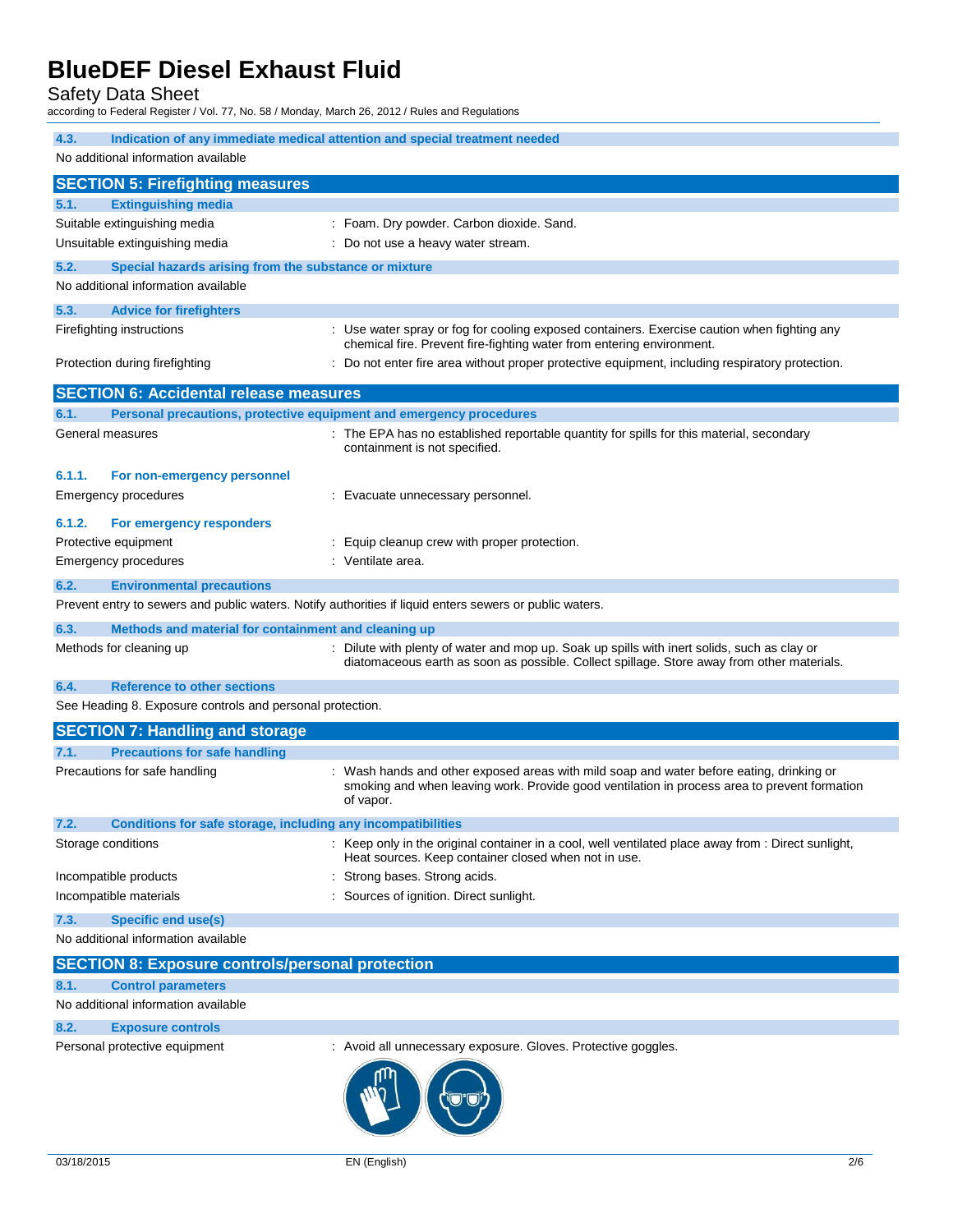### Safety Data Sheet

according to Federal Register / Vol. 77, No. 58 / Monday, March 26, 2012 / Rules and Regulations

| Hand protection<br>: Wear protective gloves.       |                                          |
|----------------------------------------------------|------------------------------------------|
| Eye protection                                     | : Chemical goggles or safety glasses.    |
| : Wear appropriate mask.<br>Respiratory protection |                                          |
| Other information                                  | : Do not eat, drink or smoke during use. |

## **SECTION 9: Physical and chemical properties**

| Information on basic physical and chemical properties<br>9.1. |                                   |
|---------------------------------------------------------------|-----------------------------------|
| Physical state                                                | Liquid                            |
| Color                                                         | Colorless: Clear                  |
| Odor                                                          | ammonia odor                      |
| Odor threshold                                                | No data available                 |
| рH                                                            | $9 - 10$                          |
| Relative evaporation rate (butylacetate=1)                    | < 1                               |
| Freezing point                                                | $-11 °C (12 °F)$                  |
| Boiling point                                                 | > 100 °C (212 °F)                 |
| Flash point                                                   | No data available                 |
| Auto-ignition temperature                                     | No data available                 |
| Decomposition temperature                                     | No data available                 |
| Flammability (solid, gas)                                     | No data available                 |
| Vapor pressure                                                | Not Applicable                    |
| Relative vapor density at 20 °C                               | $0.6$ H <sub>2</sub> O, $>1$      |
| <b>Specific Gravity</b>                                       | 1.09                              |
| Solubility                                                    | Soluble in water.<br>Water: 100 % |
| Log Pow                                                       | No data available                 |
| Log Kow                                                       | No data available                 |
| Viscosity, kinematic                                          | No data available                 |
| Viscosity, dynamic                                            | No data available                 |
| <b>Explosive properties</b>                                   | No data available                 |
| Oxidizing properties                                          | No data available                 |
| <b>Explosive limits</b>                                       | No data available                 |

**9.2. Other information**

No additional information available

|                  | <b>SECTION 10: Stability and reactivity</b>                                       |
|------------------|-----------------------------------------------------------------------------------|
| 10.1.            | <b>Reactivity</b>                                                                 |
|                  |                                                                                   |
|                  | No additional information available                                               |
| 10.2.            | <b>Chemical stability</b>                                                         |
|                  | Stable under normal conditions.                                                   |
| 10.3.            | <b>Possibility of hazardous reactions</b>                                         |
| Not established. |                                                                                   |
| 10.4.            | <b>Conditions to avoid</b>                                                        |
|                  | No additional information available                                               |
| 10.5.            | <b>Incompatible materials</b>                                                     |
|                  | Strong acids. Strong bases. oxidizing agents (peroxides, chromates, dichromates). |
| 10.6.            | <b>Hazardous decomposition products</b>                                           |
|                  | Carbon monoxide, Carbon dioxide, Fume.                                            |
|                  | <b>SECTION 11: Toxicological information</b>                                      |
| 11.1.            | Information on toxicological effects                                              |
|                  |                                                                                   |
| Acute toxicity   | : Not classified                                                                  |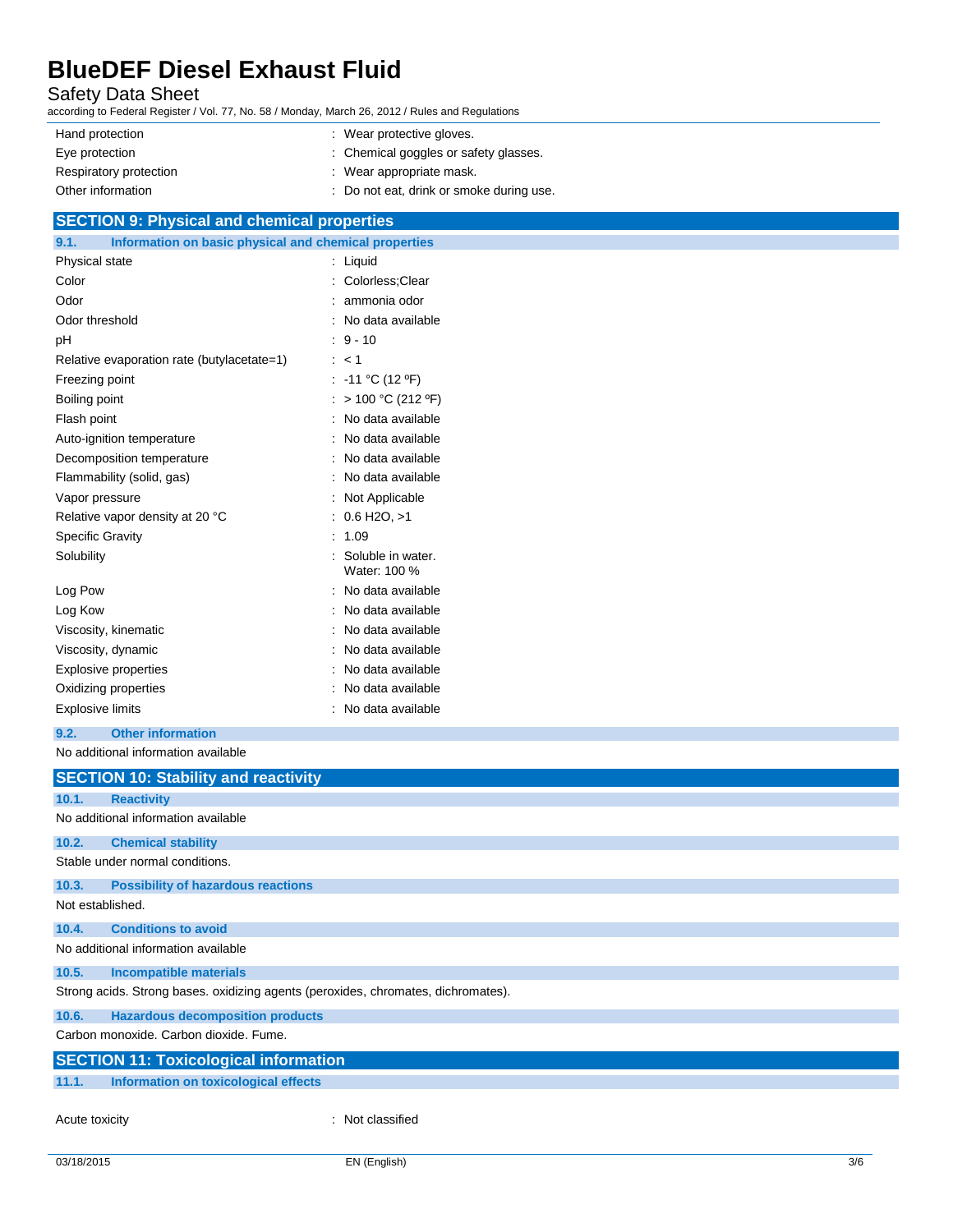### Safety Data Sheet

according to Federal Register / Vol. 77, No. 58 / Monday, March 26, 2012 / Rules and Regulations

| urea (57-13-6)                                         |                                                                     |
|--------------------------------------------------------|---------------------------------------------------------------------|
| LD50 oral rat                                          | 8,471 mg/kg (Rat)                                                   |
| LD50 dermal rat                                        | > 3,200 mg/kg (Rat)                                                 |
| LD50 dermal rabbit                                     | $> 21,000$ mg/kg (Rabbit)                                           |
| ATE US (oral)                                          | 8,471 mg/kg bodyweight                                              |
| Skin corrosion/irritation                              | : Not classified                                                    |
|                                                        | pH: 9 - 10                                                          |
| Serious eye damage/irritation                          | : Not classified                                                    |
|                                                        | pH: 9 - 10                                                          |
| Respiratory or skin sensitisation                      | : Not classified                                                    |
| Germ cell mutagenicity                                 | : Not classified                                                    |
| Carcinogenicity                                        | : Not classified                                                    |
| Reproductive toxicity                                  | : Not classified                                                    |
| Specific target organ toxicity (single exposure)       | : Not classified                                                    |
| Specific target organ toxicity (repeated<br>exposure)  | : Not classified                                                    |
| Aspiration hazard                                      | : Not classified                                                    |
| Potential adverse human health effects and<br>symptoms | : Based on available data, the classification criteria are not met. |

## **SECTION 12: Ecological information**

**12.1. Toxicity**

| urea (57-13-6)                                |                                                |
|-----------------------------------------------|------------------------------------------------|
| LC50 fish 1                                   | $> 6,810$ mg/l (96 h; Leuciscus idus)          |
| EC50 Daphnia 1                                | > 10,000 mg/l (48 h; Daphnia magna)            |
| LC50 fish 2                                   | 17,500 mg/l (96 h; Poecilia reticulata)        |
| EC50 Daphnia 2                                | > 10,000 mg/l (24 h; Daphnia magna)            |
| TLM fish 1                                    | 17,500 ppm (96 h; Poecilia reticulata)         |
| Threshold limit other aquatic organisms 1     | 120,000 mg/l (16 h; Bacteria; Toxicity test)   |
| Threshold limit other aquatic organisms 2     | > 10,000 mg/l (Pseudomonas putida)             |
| Threshold limit algae 2                       | > 10,000 mg/l (168 h; Scenedesmus quadricauda) |
| 12.2.<br><b>Persistence and degradability</b> |                                                |

| urea (57-13-6)                |                                                |
|-------------------------------|------------------------------------------------|
| Persistence and degradability | Inherently biodegradable. Hydrolysis in water. |
| <b>ThOD</b>                   | 0.27 g O <sub>2</sub> /g substance             |
| ______<br>___                 |                                                |

#### **12.3. Bioaccumulative potential**

| urea (57-13-6)                   |                                          |
|----------------------------------|------------------------------------------|
| BCF fish 1                       | 1 (72 h; Brachydanio rerio; Fresh water) |
| BCF other aquatic organisms 1    | 11700 (Chlorella sp.)                    |
| Log Pow                          | $-2.59 - 1.59$                           |
| Bioaccumulative potential        | Bioaccumulation: not applicable.         |
| 12.4.<br><b>Mobility in soil</b> |                                          |

| 12.5.             | Other adverse effects    |                                                      |
|-------------------|--------------------------|------------------------------------------------------|
|                   | Effect on ozone layer    |                                                      |
|                   | Effect on global warming | : No known ecological damage caused by this product. |
| Other information |                          | : Avoid release to the environment.                  |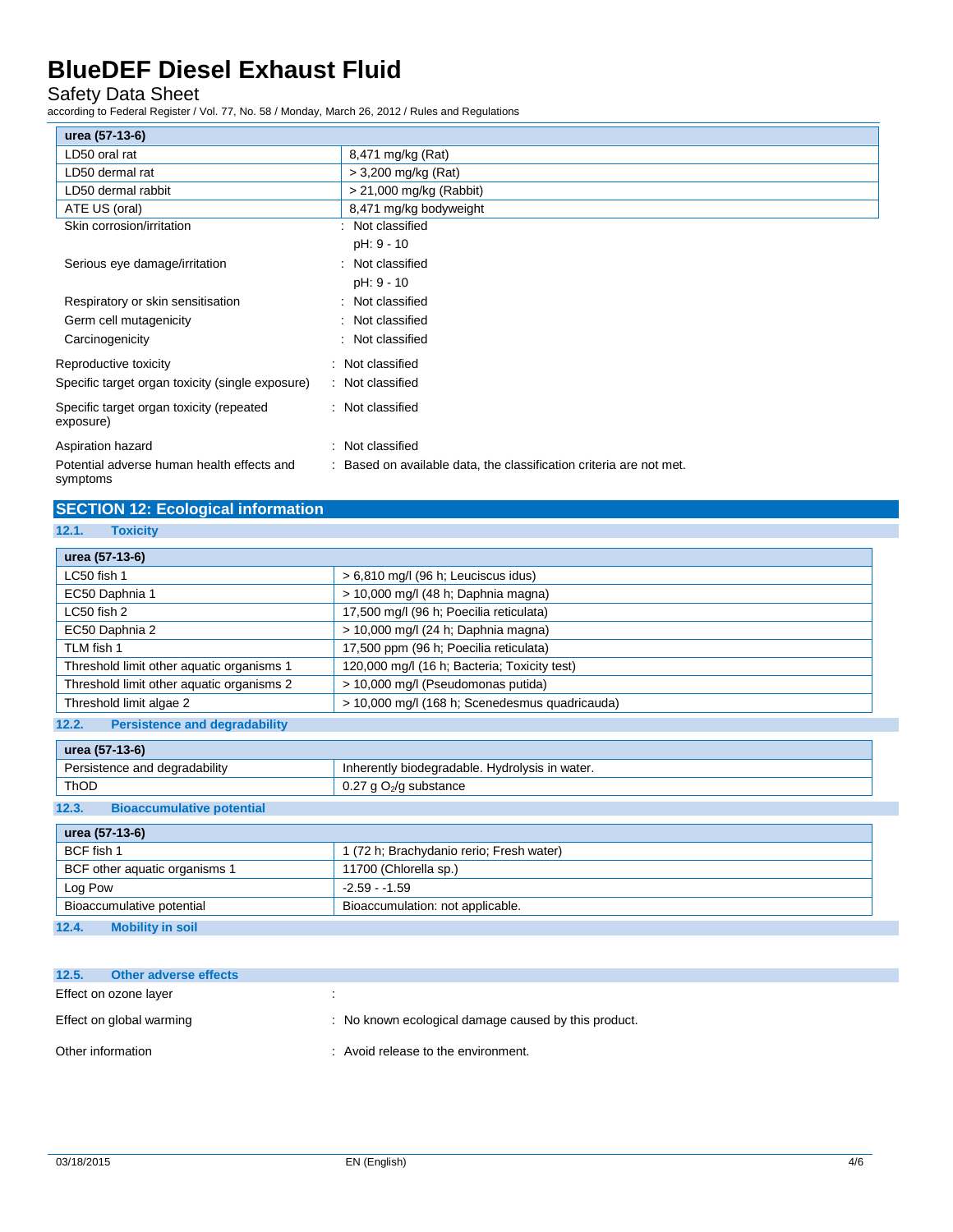### Safety Data Sheet

according to Federal Register / Vol. 77, No. 58 / Monday, March 26, 2012 / Rules and Regulations

| <b>SECTION 13: Disposal considerations</b>             |                                                                                                                                                                                                                                                                                            |
|--------------------------------------------------------|--------------------------------------------------------------------------------------------------------------------------------------------------------------------------------------------------------------------------------------------------------------------------------------------|
| 13.1.<br><b>Waste treatment methods</b>                |                                                                                                                                                                                                                                                                                            |
| Waste disposal recommendations                         | : Dispose in a safe manner in accordance with local/national regulations. As a non-hazardous<br>liquid waste, it should be solidified with stabilizing agents such as sand, fly ash, or clay<br>absorbent, so that no free liquid remains before disposal to an industrial waste landfill. |
| Ecology - waste materials                              | : Avoid release to the environment.                                                                                                                                                                                                                                                        |
| <b>SECTION 14: Transport information</b>               |                                                                                                                                                                                                                                                                                            |
| In accordance with DOT                                 |                                                                                                                                                                                                                                                                                            |
| Not a dangerous good in sense of transport regulations |                                                                                                                                                                                                                                                                                            |
| Other information                                      | : No supplementary information available.                                                                                                                                                                                                                                                  |
| <b>ADR</b>                                             |                                                                                                                                                                                                                                                                                            |
| No additional information available                    |                                                                                                                                                                                                                                                                                            |
| <b>Transport by sea</b>                                |                                                                                                                                                                                                                                                                                            |
| UN-No. (IMDG)                                          | : Not regulated by IMDG (in quantities under 5,000 lbs in any one inner package)                                                                                                                                                                                                           |
| <b>Air transport</b>                                   |                                                                                                                                                                                                                                                                                            |
| UN-No.(IATA)                                           | : Not regulated by IATA (in quantities under 5,000 lbs in any one inner package)                                                                                                                                                                                                           |

| <b>SECTION 15: Regulatory information</b>                    |                                 |                                                                                                                                                        |
|--------------------------------------------------------------|---------------------------------|--------------------------------------------------------------------------------------------------------------------------------------------------------|
| 15.1. US Federal regulations                                 |                                 |                                                                                                                                                        |
| <b>BlueDEF Diesel Exhaust Fluid</b>                          |                                 |                                                                                                                                                        |
| EPA TSCA Regulatory Flag                                     |                                 | This material or all of its components are listed on the Inventory<br>of Exisiting Chemical Substances under the Toxic Substance<br>Control Act (TCSA) |
| RQ (Reportable quantity, section 304 of EPA's List of Lists) |                                 | None. This material is not classified as hazardous under U.S.<br>EPA regulations.                                                                      |
| SARA Section 302 Threshold Planning Quantity (TPQ)           |                                 | No extremely hazardous substances are in this product.                                                                                                 |
| SARA Section 311/312 Hazard Classes                          |                                 | Urea. No hazards resulting from the material as supplied.                                                                                              |
| urea (57-13-6)                                               |                                 |                                                                                                                                                        |
| SARA Section 311/312 Hazard Classes                          | Immediate (acute) health hazard |                                                                                                                                                        |

| 15.2. International regulations     |                                                                 |  |
|-------------------------------------|-----------------------------------------------------------------|--|
| <b>CANADA</b>                       |                                                                 |  |
| <b>BlueDEF Diesel Exhaust Fluid</b> |                                                                 |  |
| <b>WHMIS Classification</b>         | Uncontrolled product according to WHMIS classification criteria |  |

#### **WHMIS Classification**

Uncontrolled product according to WHMIS classification criteria

#### **EU-Regulations**

No additional information available

#### **Classification according to Regulation (EC) No. 1272/2008 [CLP]**

#### **Classification according to Directive 67/548/EEC [DSD] or 1999/45/EC [DPD]**

Not classified

#### **15.2.2. National regulations**

### **BlueDEF Diesel Exhaust Fluid**

Canadian Enviornmental Protection Act (CEPA) information: All ingredients listed appear on the Domestic Substances List (DSL).

### **15.3. US State regulations**